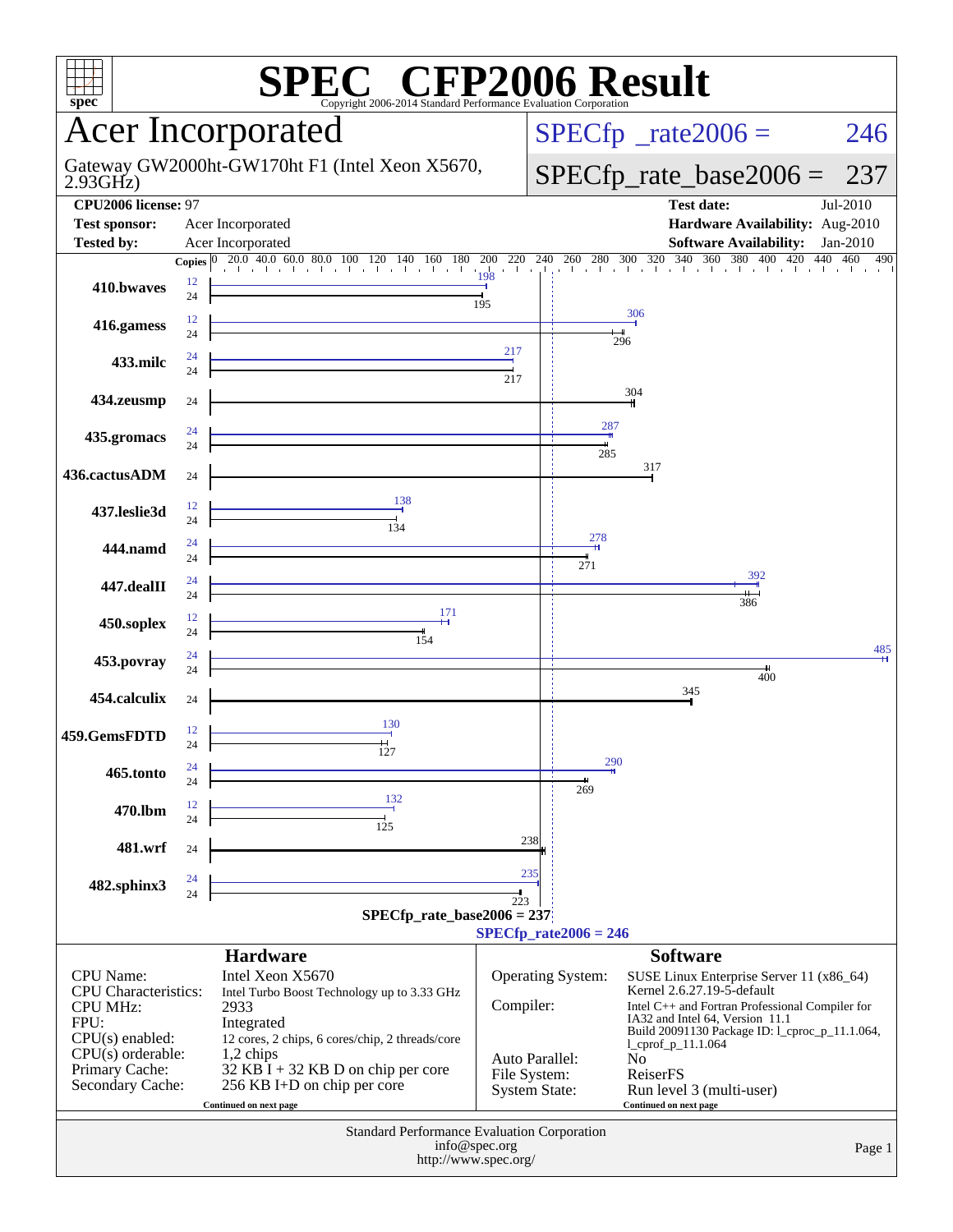

### Acer Incorporated

2.93GHz) Gateway GW2000ht-GW170ht F1 (Intel Xeon X5670,  $SPECTp_rate2006 = 246$ 

### [SPECfp\\_rate\\_base2006 =](http://www.spec.org/auto/cpu2006/Docs/result-fields.html#SPECfpratebase2006) 237

| CPU <sub>2006</sub> license: 97                                            |                                                                                                                       |                                                            | $Jul-2010$<br><b>Test date:</b>             |
|----------------------------------------------------------------------------|-----------------------------------------------------------------------------------------------------------------------|------------------------------------------------------------|---------------------------------------------|
| <b>Test sponsor:</b>                                                       | Acer Incorporated                                                                                                     |                                                            | Hardware Availability: Aug-2010             |
| <b>Tested by:</b>                                                          | Acer Incorporated                                                                                                     |                                                            | <b>Software Availability:</b><br>$Jan-2010$ |
| L3 Cache:<br>Other Cache:<br>Memory:<br>Disk Subsystem:<br>Other Hardware: | 12 MB I+D on chip per chip<br>None<br>48 GB (12 x 4 GB DDR3-1333 RDIMM, ECC)<br>1 x 1000 GB SATA II, 7200 RPM<br>None | <b>Base Pointers:</b><br>Peak Pointers:<br>Other Software: | $64$ -bit<br>$32/64$ -bit<br>None           |

**[Results Table](http://www.spec.org/auto/cpu2006/Docs/result-fields.html#ResultsTable)**

| Results Table    |               |                                                                                                          |            |                |            |                |             |               |                |              |                |              |                |              |
|------------------|---------------|----------------------------------------------------------------------------------------------------------|------------|----------------|------------|----------------|-------------|---------------|----------------|--------------|----------------|--------------|----------------|--------------|
|                  | <b>Base</b>   |                                                                                                          |            |                |            |                | <b>Peak</b> |               |                |              |                |              |                |              |
| <b>Benchmark</b> | <b>Copies</b> | <b>Seconds</b>                                                                                           | Ratio      | <b>Seconds</b> | Ratio      | <b>Seconds</b> | Ratio       | <b>Copies</b> | <b>Seconds</b> | <b>Ratio</b> | <b>Seconds</b> | <b>Ratio</b> | <b>Seconds</b> | <b>Ratio</b> |
| 410.bwayes       | 24            | 1674                                                                                                     | 195        | 1669           | <b>195</b> | 1671           | <u>195</u>  | 12            | 825            | 198          | 822            | 198          | 823            | <u>198</u>   |
| 416.gamess       | 24            | 1582                                                                                                     | 297        | 1589           | 296        | 1629           | 288         | 12            | 769            | 306          | 771            | 305          | 769            | 306          |
| $433$ .milc      | 24            | 1013                                                                                                     | 217        | 1014           | 217        | 1013           | 217         | 24            | 1014           | 217          | 1013           | 217          | 1013           | 217          |
| 434.zeusmp       | 24            | 718                                                                                                      | 304        | 717            | 305        | 722            | 302         | 24            | 718            | 304          | 717            | 305          | 722            | 302          |
| 435.gromacs      | 24            | 601                                                                                                      | 285        | 601            | 285        | 605            | 283         | 24            | 596            | 287          | 594            | 288          | 598            | 286          |
| 436.cactusADM    | 24            | 903                                                                                                      | 317        | 905            | 317        | 902            | 318         | 24            | 903            | 317          | 905            | 317          | 902            | 318          |
| 437.leslie3d     | 24            | 1688                                                                                                     | <u>134</u> | 1688           | 134        | 1691           | 133         | 12            | 818            | 138          | 817            | 138          | 815            | 138          |
| 444.namd         | 24            | 710                                                                                                      | 271        | 714            | 269        | 711            | 271         | 24            | 697            | 276          | 689            | 279          | 691            | 278          |
| 447.dealII       | 24            | 711                                                                                                      | 386        | 696            | 394        | 714            | 384         | 24            | 700            | 392          | 730            | 376          | 697            | 394          |
| $450$ .soplex    | 24            | 1313                                                                                                     | 152        | 1302           | 154        | 1302           | <u>154</u>  | 12            | 604            | 166          | 586            | <u>171</u>   | 585            | 171          |
| $453$ .povray    | 24            | 319                                                                                                      | 400        | 320            | 399        | 318            | 401         | 24            | 263            | 485          | 264            | 483          | 263            | 486          |
| 454.calculix     | 24            | 575                                                                                                      | 344        | 572            | 346        | 574            | 345         | 24            | 575            | 344          | 572            | 346          | 574            | 345          |
| 459.GemsFDTD     | 24            | 2073                                                                                                     | 123        | 2007           | 127        | 2008           | 127         | 12            | 981            | 130          | 981            | <b>130</b>   | 980            | 130          |
| 465.tonto        | 24            | 877                                                                                                      | 269        | 879            | 269        | 872            | 271         | 24            | 820            | 288          | 813            | 290          | 815            | 290          |
| 470.1bm          | 24            | 2633                                                                                                     | <b>125</b> | 2633           | 125        | 2635           | 125         | 12            | 1251           | 132          | 1251           | 132          | 1251           | 132          |
| 481.wrf          | 24            | 1116                                                                                                     | 240        | 1126           | 238        | 1125           | 238         | 24            | 1116           | 240          | 1126           | 238          | 1125           | 238          |
| 482.sphinx3      | 24            | 2108                                                                                                     | 222        | 2098           | 223        | 2099           | 223         | 24            | 1987           | 235          | 1993           | 235          | 1991           | 235          |
|                  |               | Results appear in the order in which they were run. Bold underlined text indicates a median measurement. |            |                |            |                |             |               |                |              |                |              |                |              |

#### **[Submit Notes](http://www.spec.org/auto/cpu2006/Docs/result-fields.html#SubmitNotes)**

The config file option 'submit' was used. numactl was used to bind copies to the cores

### **[Operating System Notes](http://www.spec.org/auto/cpu2006/Docs/result-fields.html#OperatingSystemNotes)**

'ulimit -s unlimited' was used to set the stack size to unlimited prior to run

#### **[General Notes](http://www.spec.org/auto/cpu2006/Docs/result-fields.html#GeneralNotes)**

Binaries were compiled on SLES 10 with Binutils 2.18.50.0.7.20080502

 The Acer AW2000h-AW170h F1, Gateway GW2000h-GW170h F1, Acer AW2000ht-AW170ht F1 and Gateway GW2000ht-GW170ht F1 are electronically equivalent.

Continued on next page

Standard Performance Evaluation Corporation [info@spec.org](mailto:info@spec.org) <http://www.spec.org/>

Page 2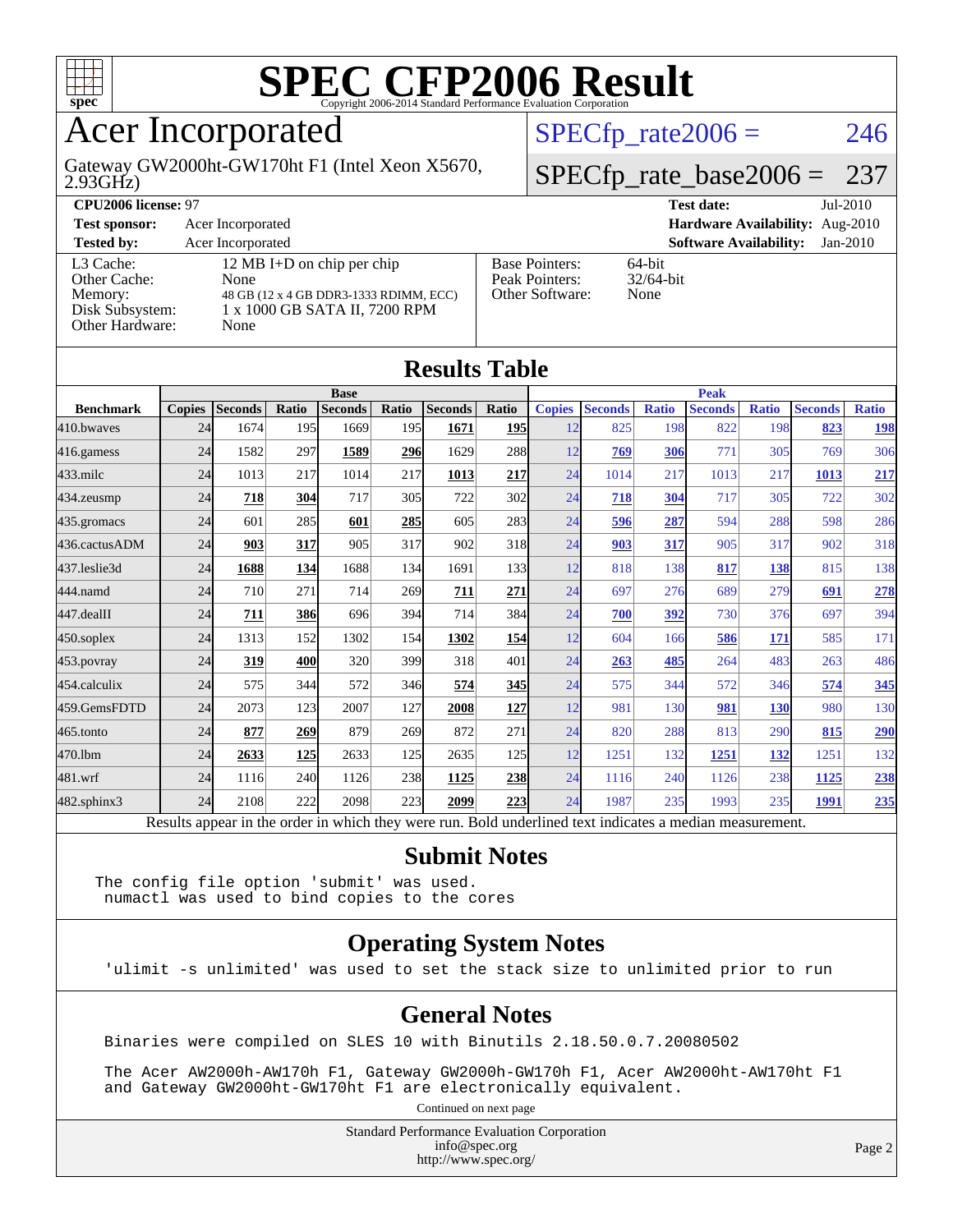

### Acer Incorporated

2.93GHz) Gateway GW2000ht-GW170ht F1 (Intel Xeon X5670,  $SPECTp_rate2006 = 246$ 

[SPECfp\\_rate\\_base2006 =](http://www.spec.org/auto/cpu2006/Docs/result-fields.html#SPECfpratebase2006) 237

**[Tested by:](http://www.spec.org/auto/cpu2006/Docs/result-fields.html#Testedby)** Acer Incorporated **[Software Availability:](http://www.spec.org/auto/cpu2006/Docs/result-fields.html#SoftwareAvailability)** Jan-2010

**[CPU2006 license:](http://www.spec.org/auto/cpu2006/Docs/result-fields.html#CPU2006license)** 97 **[Test date:](http://www.spec.org/auto/cpu2006/Docs/result-fields.html#Testdate)** Jul-2010 **[Test sponsor:](http://www.spec.org/auto/cpu2006/Docs/result-fields.html#Testsponsor)** Acer Incorporated **[Hardware Availability:](http://www.spec.org/auto/cpu2006/Docs/result-fields.html#HardwareAvailability)** Aug-2010

#### **[General Notes \(Continued\)](http://www.spec.org/auto/cpu2006/Docs/result-fields.html#GeneralNotes)**

This result was measured on Gateway GW2000ht-GW170ht F1.

### **[Base Compiler Invocation](http://www.spec.org/auto/cpu2006/Docs/result-fields.html#BaseCompilerInvocation)**

[C benchmarks](http://www.spec.org/auto/cpu2006/Docs/result-fields.html#Cbenchmarks):  $\text{icc}$   $-\text{m64}$ 

[C++ benchmarks:](http://www.spec.org/auto/cpu2006/Docs/result-fields.html#CXXbenchmarks) [icpc -m64](http://www.spec.org/cpu2006/results/res2010q3/cpu2006-20100802-12824.flags.html#user_CXXbase_intel_icpc_64bit_bedb90c1146cab66620883ef4f41a67e)

[Fortran benchmarks](http://www.spec.org/auto/cpu2006/Docs/result-fields.html#Fortranbenchmarks): [ifort -m64](http://www.spec.org/cpu2006/results/res2010q3/cpu2006-20100802-12824.flags.html#user_FCbase_intel_ifort_64bit_ee9d0fb25645d0210d97eb0527dcc06e)

[Benchmarks using both Fortran and C](http://www.spec.org/auto/cpu2006/Docs/result-fields.html#BenchmarksusingbothFortranandC): [icc -m64](http://www.spec.org/cpu2006/results/res2010q3/cpu2006-20100802-12824.flags.html#user_CC_FCbase_intel_icc_64bit_0b7121f5ab7cfabee23d88897260401c) [ifort -m64](http://www.spec.org/cpu2006/results/res2010q3/cpu2006-20100802-12824.flags.html#user_CC_FCbase_intel_ifort_64bit_ee9d0fb25645d0210d97eb0527dcc06e)

### **[Base Portability Flags](http://www.spec.org/auto/cpu2006/Docs/result-fields.html#BasePortabilityFlags)**

| 410.bwaves: -DSPEC CPU LP64                |                                                                |
|--------------------------------------------|----------------------------------------------------------------|
| 416.gamess: -DSPEC_CPU_LP64                |                                                                |
| 433.milc: -DSPEC CPU LP64                  |                                                                |
| 434.zeusmp: -DSPEC_CPU_LP64                |                                                                |
| 435.gromacs: -DSPEC_CPU_LP64 -nofor_main   |                                                                |
| 436.cactusADM: -DSPEC CPU LP64 -nofor main |                                                                |
| 437.leslie3d: -DSPEC CPU LP64              |                                                                |
| 444.namd: -DSPEC CPU LP64                  |                                                                |
| 447.dealII: -DSPEC_CPU LP64                |                                                                |
| 450.soplex: -DSPEC_CPU_LP64                |                                                                |
| 453.povray: -DSPEC_CPU_LP64                |                                                                |
| 454.calculix: -DSPEC CPU LP64 -nofor main  |                                                                |
| 459.GemsFDTD: -DSPEC CPU LP64              |                                                                |
| 465.tonto: -DSPEC CPU LP64                 |                                                                |
| 470.1bm: - DSPEC CPU LP64                  |                                                                |
|                                            | 481.wrf: -DSPEC_CPU_LP64 -DSPEC_CPU_CASE_FLAG -DSPEC_CPU_LINUX |
| 482.sphinx3: -DSPEC CPU LP64               |                                                                |

### **[Base Optimization Flags](http://www.spec.org/auto/cpu2006/Docs/result-fields.html#BaseOptimizationFlags)**

[C benchmarks](http://www.spec.org/auto/cpu2006/Docs/result-fields.html#Cbenchmarks): [-xSSE4.2](http://www.spec.org/cpu2006/results/res2010q3/cpu2006-20100802-12824.flags.html#user_CCbase_f-xSSE42_f91528193cf0b216347adb8b939d4107) [-ipo](http://www.spec.org/cpu2006/results/res2010q3/cpu2006-20100802-12824.flags.html#user_CCbase_f-ipo) [-O3](http://www.spec.org/cpu2006/results/res2010q3/cpu2006-20100802-12824.flags.html#user_CCbase_f-O3) [-no-prec-div](http://www.spec.org/cpu2006/results/res2010q3/cpu2006-20100802-12824.flags.html#user_CCbase_f-no-prec-div) [-static](http://www.spec.org/cpu2006/results/res2010q3/cpu2006-20100802-12824.flags.html#user_CCbase_f-static) [C++ benchmarks:](http://www.spec.org/auto/cpu2006/Docs/result-fields.html#CXXbenchmarks) [-xSSE4.2](http://www.spec.org/cpu2006/results/res2010q3/cpu2006-20100802-12824.flags.html#user_CXXbase_f-xSSE42_f91528193cf0b216347adb8b939d4107) [-ipo](http://www.spec.org/cpu2006/results/res2010q3/cpu2006-20100802-12824.flags.html#user_CXXbase_f-ipo) [-O3](http://www.spec.org/cpu2006/results/res2010q3/cpu2006-20100802-12824.flags.html#user_CXXbase_f-O3) [-no-prec-div](http://www.spec.org/cpu2006/results/res2010q3/cpu2006-20100802-12824.flags.html#user_CXXbase_f-no-prec-div) [-static](http://www.spec.org/cpu2006/results/res2010q3/cpu2006-20100802-12824.flags.html#user_CXXbase_f-static)

[Fortran benchmarks](http://www.spec.org/auto/cpu2006/Docs/result-fields.html#Fortranbenchmarks): [-xSSE4.2](http://www.spec.org/cpu2006/results/res2010q3/cpu2006-20100802-12824.flags.html#user_FCbase_f-xSSE42_f91528193cf0b216347adb8b939d4107) [-ipo](http://www.spec.org/cpu2006/results/res2010q3/cpu2006-20100802-12824.flags.html#user_FCbase_f-ipo) [-O3](http://www.spec.org/cpu2006/results/res2010q3/cpu2006-20100802-12824.flags.html#user_FCbase_f-O3) [-no-prec-div](http://www.spec.org/cpu2006/results/res2010q3/cpu2006-20100802-12824.flags.html#user_FCbase_f-no-prec-div) [-static](http://www.spec.org/cpu2006/results/res2010q3/cpu2006-20100802-12824.flags.html#user_FCbase_f-static)

Continued on next page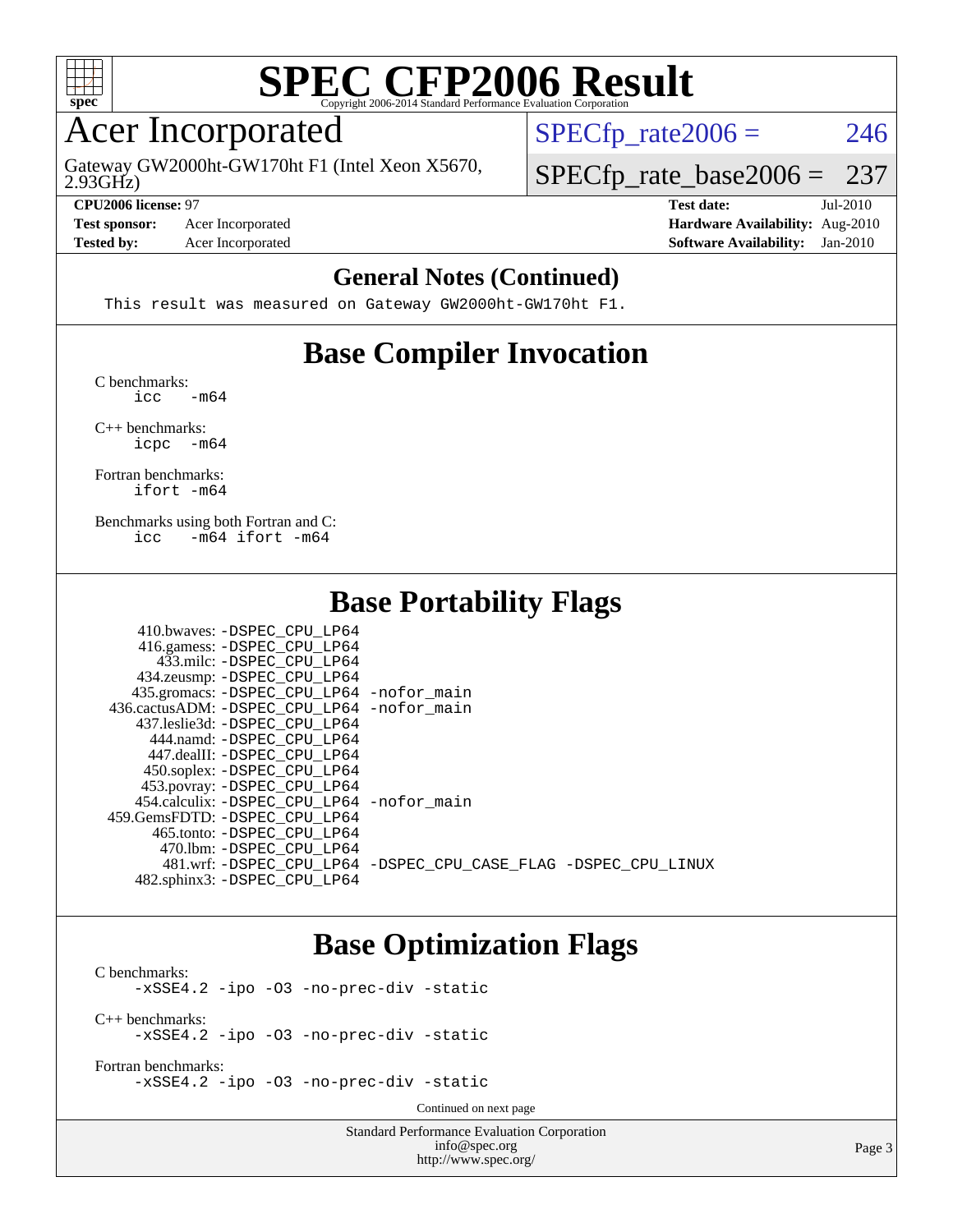

### Acer Incorporated

2.93GHz) Gateway GW2000ht-GW170ht F1 (Intel Xeon X5670,

**[Test sponsor:](http://www.spec.org/auto/cpu2006/Docs/result-fields.html#Testsponsor)** Acer Incorporated **[Hardware Availability:](http://www.spec.org/auto/cpu2006/Docs/result-fields.html#HardwareAvailability)** Aug-2010

 $SPECTp\_rate2006 = 246$ 

[SPECfp\\_rate\\_base2006 =](http://www.spec.org/auto/cpu2006/Docs/result-fields.html#SPECfpratebase2006) 237

**[CPU2006 license:](http://www.spec.org/auto/cpu2006/Docs/result-fields.html#CPU2006license)** 97 **[Test date:](http://www.spec.org/auto/cpu2006/Docs/result-fields.html#Testdate)** Jul-2010 **[Tested by:](http://www.spec.org/auto/cpu2006/Docs/result-fields.html#Testedby)** Acer Incorporated **[Software Availability:](http://www.spec.org/auto/cpu2006/Docs/result-fields.html#SoftwareAvailability)** Jan-2010

## **[Base Optimization Flags \(Continued\)](http://www.spec.org/auto/cpu2006/Docs/result-fields.html#BaseOptimizationFlags)**

[Benchmarks using both Fortran and C](http://www.spec.org/auto/cpu2006/Docs/result-fields.html#BenchmarksusingbothFortranandC):

[-xSSE4.2](http://www.spec.org/cpu2006/results/res2010q3/cpu2006-20100802-12824.flags.html#user_CC_FCbase_f-xSSE42_f91528193cf0b216347adb8b939d4107) [-ipo](http://www.spec.org/cpu2006/results/res2010q3/cpu2006-20100802-12824.flags.html#user_CC_FCbase_f-ipo) [-O3](http://www.spec.org/cpu2006/results/res2010q3/cpu2006-20100802-12824.flags.html#user_CC_FCbase_f-O3) [-no-prec-div](http://www.spec.org/cpu2006/results/res2010q3/cpu2006-20100802-12824.flags.html#user_CC_FCbase_f-no-prec-div) [-static](http://www.spec.org/cpu2006/results/res2010q3/cpu2006-20100802-12824.flags.html#user_CC_FCbase_f-static)

### **[Peak Compiler Invocation](http://www.spec.org/auto/cpu2006/Docs/result-fields.html#PeakCompilerInvocation)**

[C benchmarks \(except as noted below\)](http://www.spec.org/auto/cpu2006/Docs/result-fields.html#Cbenchmarksexceptasnotedbelow):<br> $\frac{1}{\text{CC}}$  -m64  $-m64$ 

482.sphinx3: [icc -m32](http://www.spec.org/cpu2006/results/res2010q3/cpu2006-20100802-12824.flags.html#user_peakCCLD482_sphinx3_intel_icc_32bit_a6a621f8d50482236b970c6ac5f55f93)

[C++ benchmarks \(except as noted below\):](http://www.spec.org/auto/cpu2006/Docs/result-fields.html#CXXbenchmarksexceptasnotedbelow) [icpc -m64](http://www.spec.org/cpu2006/results/res2010q3/cpu2006-20100802-12824.flags.html#user_CXXpeak_intel_icpc_64bit_bedb90c1146cab66620883ef4f41a67e)

450.soplex: [icpc -m32](http://www.spec.org/cpu2006/results/res2010q3/cpu2006-20100802-12824.flags.html#user_peakCXXLD450_soplex_intel_icpc_32bit_4e5a5ef1a53fd332b3c49e69c3330699)

[Fortran benchmarks](http://www.spec.org/auto/cpu2006/Docs/result-fields.html#Fortranbenchmarks): [ifort -m64](http://www.spec.org/cpu2006/results/res2010q3/cpu2006-20100802-12824.flags.html#user_FCpeak_intel_ifort_64bit_ee9d0fb25645d0210d97eb0527dcc06e)

[Benchmarks using both Fortran and C](http://www.spec.org/auto/cpu2006/Docs/result-fields.html#BenchmarksusingbothFortranandC): [icc -m64](http://www.spec.org/cpu2006/results/res2010q3/cpu2006-20100802-12824.flags.html#user_CC_FCpeak_intel_icc_64bit_0b7121f5ab7cfabee23d88897260401c) [ifort -m64](http://www.spec.org/cpu2006/results/res2010q3/cpu2006-20100802-12824.flags.html#user_CC_FCpeak_intel_ifort_64bit_ee9d0fb25645d0210d97eb0527dcc06e)

### **[Peak Portability Flags](http://www.spec.org/auto/cpu2006/Docs/result-fields.html#PeakPortabilityFlags)**

 410.bwaves: [-DSPEC\\_CPU\\_LP64](http://www.spec.org/cpu2006/results/res2010q3/cpu2006-20100802-12824.flags.html#suite_peakPORTABILITY410_bwaves_DSPEC_CPU_LP64) 416.gamess: [-DSPEC\\_CPU\\_LP64](http://www.spec.org/cpu2006/results/res2010q3/cpu2006-20100802-12824.flags.html#suite_peakPORTABILITY416_gamess_DSPEC_CPU_LP64) 433.milc: [-DSPEC\\_CPU\\_LP64](http://www.spec.org/cpu2006/results/res2010q3/cpu2006-20100802-12824.flags.html#suite_peakPORTABILITY433_milc_DSPEC_CPU_LP64) 434.zeusmp: [-DSPEC\\_CPU\\_LP64](http://www.spec.org/cpu2006/results/res2010q3/cpu2006-20100802-12824.flags.html#suite_peakPORTABILITY434_zeusmp_DSPEC_CPU_LP64) 435.gromacs: [-DSPEC\\_CPU\\_LP64](http://www.spec.org/cpu2006/results/res2010q3/cpu2006-20100802-12824.flags.html#suite_peakPORTABILITY435_gromacs_DSPEC_CPU_LP64) [-nofor\\_main](http://www.spec.org/cpu2006/results/res2010q3/cpu2006-20100802-12824.flags.html#user_peakLDPORTABILITY435_gromacs_f-nofor_main) 436.cactusADM: [-DSPEC\\_CPU\\_LP64](http://www.spec.org/cpu2006/results/res2010q3/cpu2006-20100802-12824.flags.html#suite_peakPORTABILITY436_cactusADM_DSPEC_CPU_LP64) [-nofor\\_main](http://www.spec.org/cpu2006/results/res2010q3/cpu2006-20100802-12824.flags.html#user_peakLDPORTABILITY436_cactusADM_f-nofor_main) 437.leslie3d: [-DSPEC\\_CPU\\_LP64](http://www.spec.org/cpu2006/results/res2010q3/cpu2006-20100802-12824.flags.html#suite_peakPORTABILITY437_leslie3d_DSPEC_CPU_LP64) 444.namd: [-DSPEC\\_CPU\\_LP64](http://www.spec.org/cpu2006/results/res2010q3/cpu2006-20100802-12824.flags.html#suite_peakPORTABILITY444_namd_DSPEC_CPU_LP64) 447.dealII: [-DSPEC\\_CPU\\_LP64](http://www.spec.org/cpu2006/results/res2010q3/cpu2006-20100802-12824.flags.html#suite_peakPORTABILITY447_dealII_DSPEC_CPU_LP64) 453.povray: [-DSPEC\\_CPU\\_LP64](http://www.spec.org/cpu2006/results/res2010q3/cpu2006-20100802-12824.flags.html#suite_peakPORTABILITY453_povray_DSPEC_CPU_LP64) 454.calculix: [-DSPEC\\_CPU\\_LP64](http://www.spec.org/cpu2006/results/res2010q3/cpu2006-20100802-12824.flags.html#suite_peakPORTABILITY454_calculix_DSPEC_CPU_LP64) [-nofor\\_main](http://www.spec.org/cpu2006/results/res2010q3/cpu2006-20100802-12824.flags.html#user_peakLDPORTABILITY454_calculix_f-nofor_main) 459.GemsFDTD: [-DSPEC\\_CPU\\_LP64](http://www.spec.org/cpu2006/results/res2010q3/cpu2006-20100802-12824.flags.html#suite_peakPORTABILITY459_GemsFDTD_DSPEC_CPU_LP64) 465.tonto: [-DSPEC\\_CPU\\_LP64](http://www.spec.org/cpu2006/results/res2010q3/cpu2006-20100802-12824.flags.html#suite_peakPORTABILITY465_tonto_DSPEC_CPU_LP64) 470.lbm: [-DSPEC\\_CPU\\_LP64](http://www.spec.org/cpu2006/results/res2010q3/cpu2006-20100802-12824.flags.html#suite_peakPORTABILITY470_lbm_DSPEC_CPU_LP64) 481.wrf: [-DSPEC\\_CPU\\_LP64](http://www.spec.org/cpu2006/results/res2010q3/cpu2006-20100802-12824.flags.html#suite_peakPORTABILITY481_wrf_DSPEC_CPU_LP64) [-DSPEC\\_CPU\\_CASE\\_FLAG](http://www.spec.org/cpu2006/results/res2010q3/cpu2006-20100802-12824.flags.html#b481.wrf_peakCPORTABILITY_DSPEC_CPU_CASE_FLAG) [-DSPEC\\_CPU\\_LINUX](http://www.spec.org/cpu2006/results/res2010q3/cpu2006-20100802-12824.flags.html#b481.wrf_peakCPORTABILITY_DSPEC_CPU_LINUX)

### **[Peak Optimization Flags](http://www.spec.org/auto/cpu2006/Docs/result-fields.html#PeakOptimizationFlags)**

[C benchmarks](http://www.spec.org/auto/cpu2006/Docs/result-fields.html#Cbenchmarks):

Continued on next page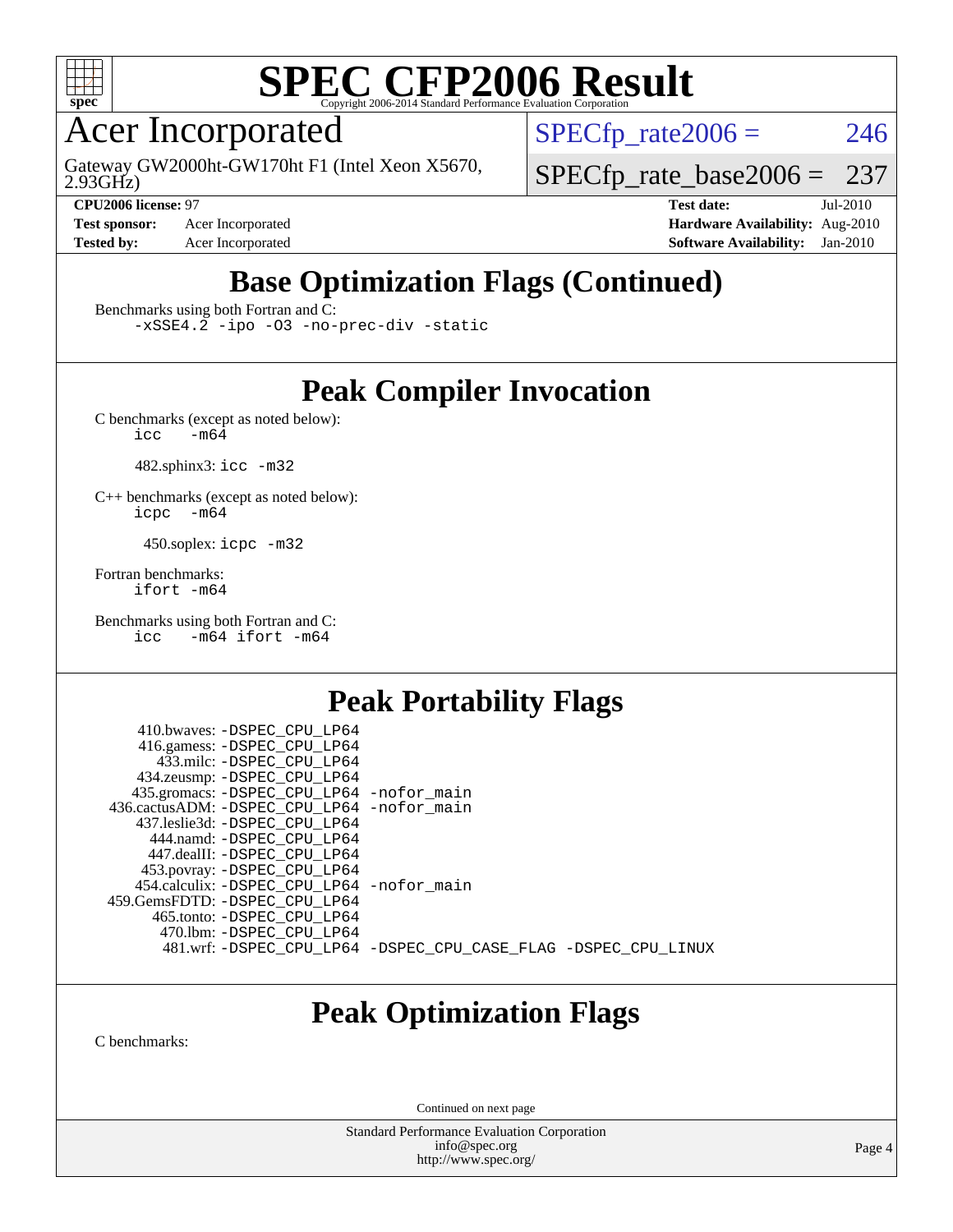

Acer Incorporated

2.93GHz) Gateway GW2000ht-GW170ht F1 (Intel Xeon X5670,  $SPECTp_rate2006 = 246$ 

[SPECfp\\_rate\\_base2006 =](http://www.spec.org/auto/cpu2006/Docs/result-fields.html#SPECfpratebase2006) 237

**[Tested by:](http://www.spec.org/auto/cpu2006/Docs/result-fields.html#Testedby)** Acer Incorporated **[Software Availability:](http://www.spec.org/auto/cpu2006/Docs/result-fields.html#SoftwareAvailability)** Jan-2010

**[CPU2006 license:](http://www.spec.org/auto/cpu2006/Docs/result-fields.html#CPU2006license)** 97 **[Test date:](http://www.spec.org/auto/cpu2006/Docs/result-fields.html#Testdate)** Jul-2010 **[Test sponsor:](http://www.spec.org/auto/cpu2006/Docs/result-fields.html#Testsponsor)** Acer Incorporated **[Hardware Availability:](http://www.spec.org/auto/cpu2006/Docs/result-fields.html#HardwareAvailability)** Aug-2010

### **[Peak Optimization Flags \(Continued\)](http://www.spec.org/auto/cpu2006/Docs/result-fields.html#PeakOptimizationFlags)**

|                                      | $433 \text{.}$ milc: $-xSSE4$ . $2(pass 2)$ -prof-gen $(pass 1)$ -ipo $(pass 2)$ -03 $(pass 2)$<br>$-no\text{-prec-div}(pass 2)$ $-static(pass 2)$ $-prot\text{-use}(pass 2)$<br>-fno-alias -opt-prefetch               |  |  |
|--------------------------------------|-------------------------------------------------------------------------------------------------------------------------------------------------------------------------------------------------------------------------|--|--|
|                                      | 470.1bm: $-xSSE4$ . 2(pass 2) $-prof-gen(pass 1) -ipo(pass 2) -O3(pass 2)$<br>-no-prec-div(pass 2) -static(pass 2) -prof-use(pass 2)<br>-opt-malloc-options=3 -ansi-alias -auto-ilp32                                   |  |  |
|                                      | 482.sphinx3: -xSSE4.2 -ipo -03 -no-prec-div -static -unroll2                                                                                                                                                            |  |  |
| $C++$ benchmarks:                    |                                                                                                                                                                                                                         |  |  |
|                                      | $444$ .namd: $-xSSE4$ . $2(pass 2)$ -prof-gen(pass 1) -ipo(pass 2) -03(pass 2)<br>-no-prec-div(pass 2) -static(pass 2) -prof-use(pass 2)<br>-fno-alias -auto-ilp32                                                      |  |  |
|                                      | $447$ .dealII: $-xSSE4$ . 2(pass 2) $-prof-gen(pass 1) -ipo(pass 2) -03(pass 2)$<br>$-no\text{-prec-div}(pass 2)$ $-static(pass 2)$ $-prot\text{-use}(pass 2)$<br>-unroll2 -ansi-alias -scalar-rep-                     |  |  |
|                                      | $450.\text{soplex: } -x\text{SSE4}.2(\text{pass 2}) - \text{prof-gen}(pass 1) - \text{ipo}(pass 2) - 03(pass 2)$<br>$-no\text{-prec-div}(pass 2)$ $-static(pass 2)$ $-prot\text{-use}(pass 2)$<br>-opt-malloc-options=3 |  |  |
|                                      | $453.$ povray: $-xSSE4.2(pass 2) -prof-gen(pass 1) -ipo(pass 2) -03(pass 2)$<br>$-no\text{-prec-div}(pass 2)$ $-static(pass 2)$ $-prot\text{-use}(pass 2)$<br>-unroll4 -ansi-alias                                      |  |  |
| Fortran benchmarks:                  |                                                                                                                                                                                                                         |  |  |
|                                      | 410.bwaves: -xSSE4.2 -ipo -03 -no-prec-div -static -opt-prefetch                                                                                                                                                        |  |  |
|                                      | 416.gamess: $-xSSE4$ . 2(pass 2) $-prof-gen(pass 1) -ipo(pass 2) -O3(pass 2)$<br>$-no\text{-prec-div}(pass 2)$ $-static(pass 2)$ $-prot\text{-use}(pass 2)$<br>-unroll2 -Ob0 -ansi-alias -scalar-rep-                   |  |  |
| $434$ .zeusmp: basepeak = yes        |                                                                                                                                                                                                                         |  |  |
|                                      | 437.leslie3d: -xSSE4.2 -ipo -03 -no-prec-div -static                                                                                                                                                                    |  |  |
|                                      | $459.GemsFDTD: -xSSE4.2(pass 2) -prof-gen(pass 1) -ipo(pass 2) -03(pass 2)$<br>$-no\text{-prec-div}(pass 2)$ $-static(pass 2)$ $-prot\text{-use}(pass 2)$<br>-unroll2 -Ob0                                              |  |  |
|                                      | 465.tonto: -xSSE4.2(pass 2) -prof-gen(pass 1) -ipo(pass 2) -03(pass 2)<br>-no-prec-div(pass 2) -static(pass 2) -prof-use(pass 2)<br>-unroll4 -auto -inline-calloc -opt-malloc-options=3                                 |  |  |
| Benchmarks using both Fortran and C: |                                                                                                                                                                                                                         |  |  |
| Continued on next page               |                                                                                                                                                                                                                         |  |  |
|                                      |                                                                                                                                                                                                                         |  |  |